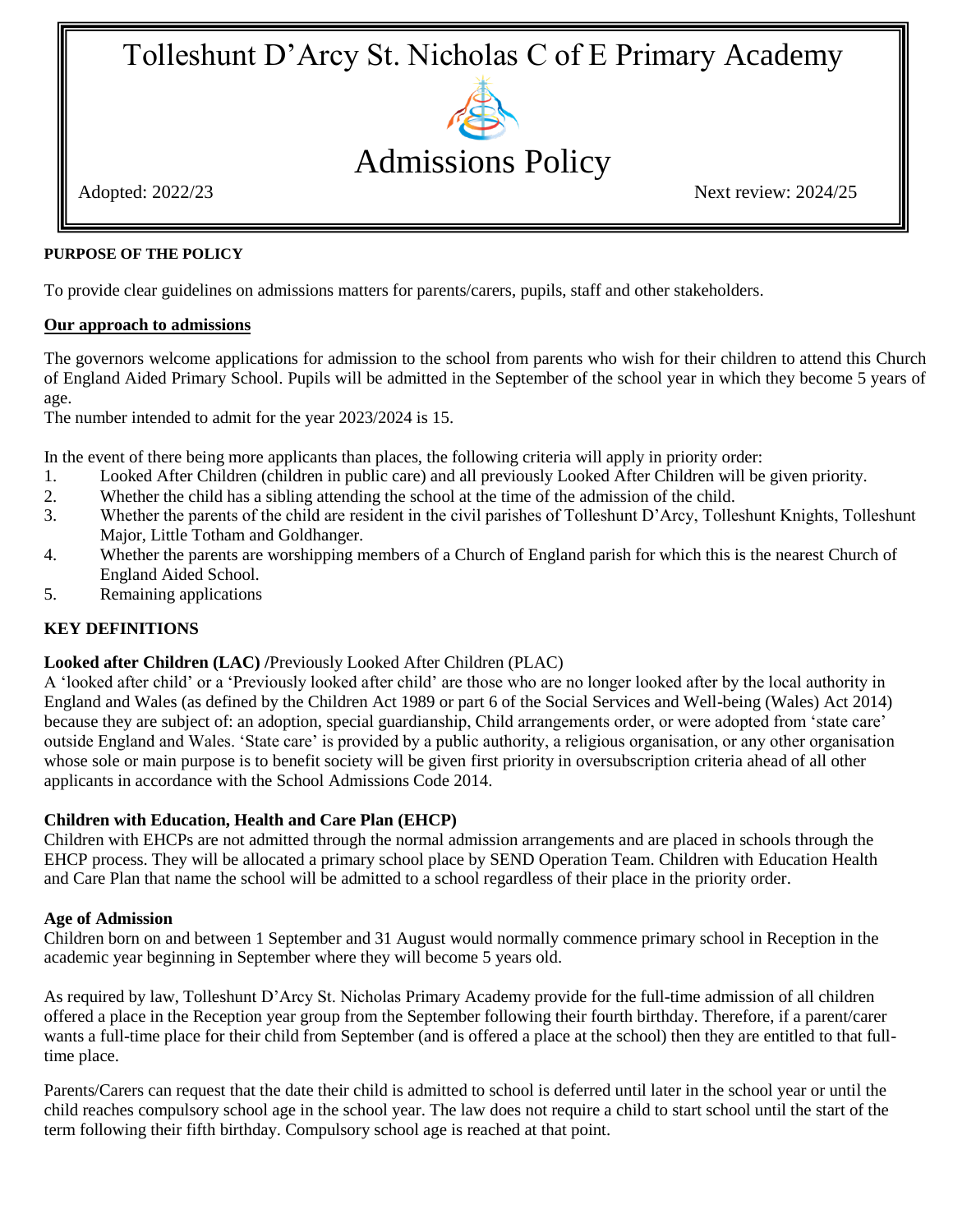Where entry is deferred, the school will hold the place for that child and not offer it to another child. The parent/carer would not however be able to defer entry beyond the beginning of the term after the child's fifth birthday, nor beyond the academic year for which the original application was accepted.

Parents/Carers can also request that their child attends part-time until the child reaches compulsory school age. Any parents/carers interested in taking up a part-time place initially should contact the individual school(s) for further details as to what this would entail.

Where parents/carers choose to defer entry, Tolleshunt D'Arcy St. Nicholas Primary Academy expect that the child would start at the beginning of a new school term/half term.

Where a parent/carer of a 'summer-born' child  $(22$  April – 31 August) wishes their child to start school in the autumn term following their fifth birthday, they will need to apply for a place at the correct time for the normal admission round for the following academic year. Supporting evidence from relevant professionals working with the child and family stating why the child must be placed outside their normal age appropriate cohort must be submitted. The County Council will decide whether the application for a Reception place will be accepted or whether it will be treated as an application for a Year 1 place, the child's normal age appropriate cohort. If the application for a Reception place is not accepted this does not constitute a refusal of the place and there is no right to an independent statutory appeal.

#### **Distance tie breaker**

All straight line distances are calculated electronically by the Local Authority/School using data provided jointly by the Post Office and Ordnance Survey and/or Google Maps. The data plots the co-ordinates of each property and provides the address-point between which straight line distance is measured and reported to three decimal places. In the unlikely event of two applicants with an identical distance competing for a single place at a school the place will be offered to one applicant on the basis of lots drawn by an officer of the County Council or School Governor not involved in admissions.

## **Siblings**

For applications made in the normal admission round a relevant sibling is a child who has a brother, sister, adopted brother or sister or stepbrother or stepsister living in the same family unit in the same family household and address who attends the preferred school or partner school in any year group excluding the final year. Biological siblings who attend the preferred school in any year group excluding the final year will also be treated as siblings irrespective of place of. Children residing in the same household as part of an extended family, such as cousins, will not be treated as siblings. For mid-year applications a sibling is a child who has a brother, sister, adopted brother or sister or stepbrother or stepsister living in the same family unit in the same family household and address as a child who attends or has been offered a place at the preferred school or partner school at the time of application and determination and with a reasonable expectation that the sibling will be attending at the time of admission.

# **Priority Admission Areas**

There is no guarantee of a place to children living in the priority admission area of a particular school. Details, including maps of priority admission areas are available on request from School Admissions, and can be found on the school's website.

Proof of address for all applications that are approved and accepted by parents/carers is required before a child can start school. Proof of address must be a copy of one of the following: UK driving licence, Council tax notification for the current year, a utility bill dated within the last six months (gas, electricity, water or landline phone). Where there is reasonable doubt as to the validity of a home address, the LA/Trust/School reserves the right to make additional checks including, in some cases, unannounced home visits. If a school place is secured through false information regarding home address, the LA/Trust/School may withdraw the place offered.

Home address applications are processed on the basis of the home address for the child at the time of application and determination, unless, where there is a new home address, proof of an exchange of contracts or copy of a tenancy agreement is provided.

#### **Twins, Triplets etc.**

For applications made in the normal admission round, if the last child to be offered a place is a twin and their sibling cannot be offered initially, the Local Authority will ensure both twins are offered a place. In the case of triplets or other multiple births, if the majority of children can be offered a place initially, the Local Authority will offer places to the remaining